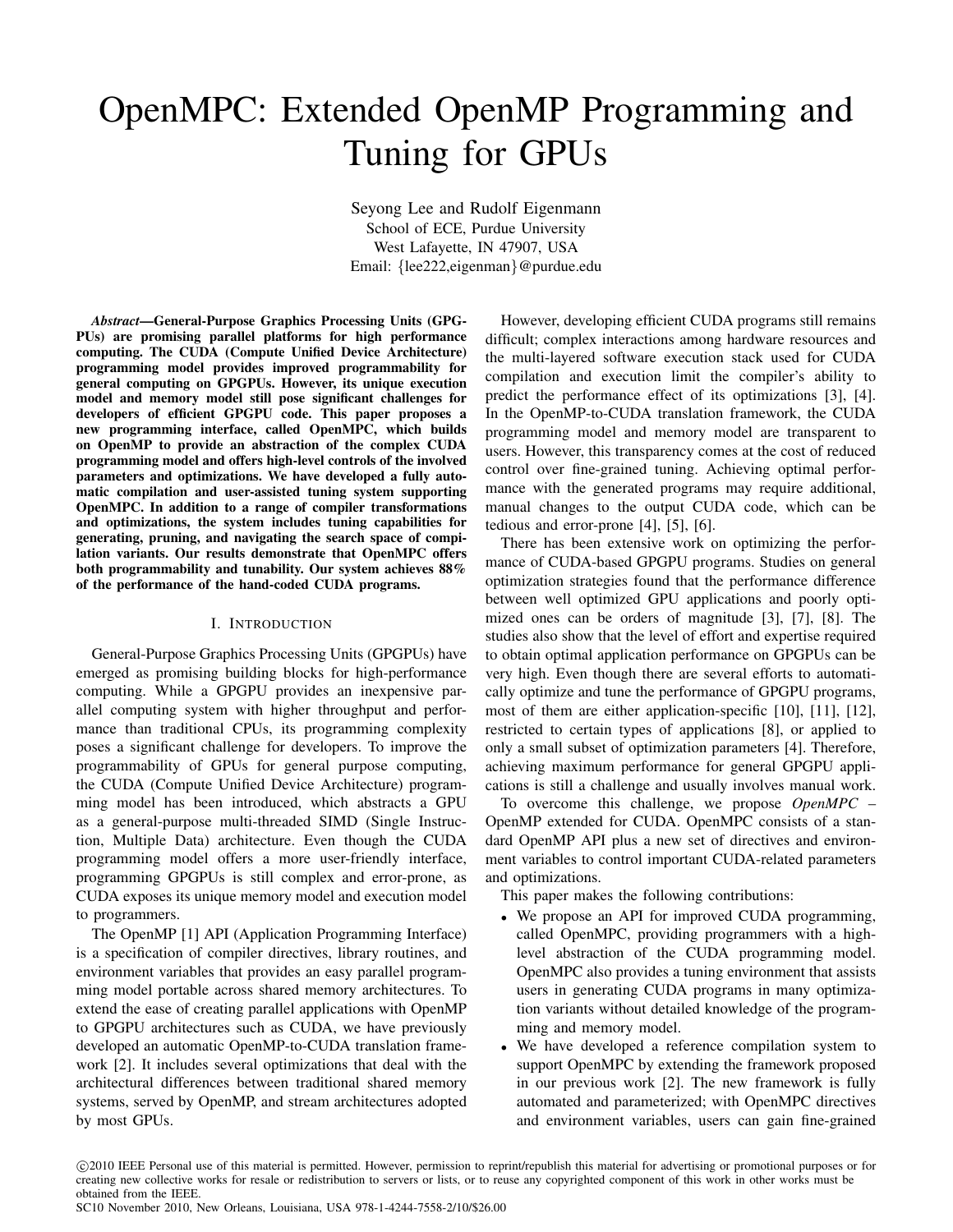control over the OpenMP-to-CUDA translation and optimization.

- We have also developed several tools that assist users in performance tuning; the *search space pruner* analyzes a given input OpenMP program, plus optional user settings, and suggests applicable optimization parameters to prune the optimization space that a tuning system should navigate in search of the best performance. Because this static analysis tool suggests applicable tuning parameters, programmers can tune a target program without deep knowledge of the program. For the search space suggested by the pruner, another tool called *configuration generator* defines all corresponding compilation variants, such that they can be created automatically by the OpenMP-to-CUDA translator.
- We have evaluated the effectiveness of OpenMPC using the proposed compilation system and tuning tools. We have created GPU codes with various tuning configurations for a set of applications (NAS OpenMP Benchmarks EP and CG) and kernels (JACOBI and SPMUL). Our results show that the performance significantly depends on a program's input data. For best, user-assisted tuning, the OpenMPC codes improve the performance up to 102% (14% on average) over un-tuned versions, which is 88% of the performance of hand-written CUDA versions. Moreover, the search space pruner eliminates on average 98% of the optimization space for the tested programs.

The rest of this paper is organized as follows: Section II provides an overview of the GPGPU architecture and the CUDA programming model. Section III describes the baseline OpenMP-to-CUDA translation scheme and new optimizations added in this work. Section IV introduces OpenMPC, and Section V presents a reference compilation system and a prototype tuning framework supporting OpenMPC. Experimental results are shown in Section VI, and related work and conclusion are presented in Section VII and Section VIII, respectively.

## II. OVERVIEW OF GPGPU ARCHITECTURE AND CUDA PROGRAMMING MODEL

GPGPUs supporting CUDA consist of a set of multiprocessors called *streaming multiprocessors (SMs)*, each of which contains a set of SIMD processing units called *streaming processors (SPs)*. Each SM has a fast on-chip *shared memory*, which is shared by SPs in the same SM, a fixed number of registers, which are logically partitioned among threads running on the SM, and special read-only caches (*constant cache* and *texture cache*), which are shared by SPs. A slow off-chip *global memory* is used for communications among different SMs.

The CUDA programming model is a general-purpose multithreaded SIMD model for GPGPU programming. In the CUDA programming model, code regions with rich data parallelism are implemented as a set of *kernel functions*, which are executed on the GPU by a number of threads in an SIMD fashion. Other code regions outside of kernel functions are executed by a host CPU.

In the CUDA model, threads are grouped as a grid of thread blocks, each of which is mapped to an SM on the GPU device. The number of thread blocks and the number of threads per thread block, which constitute a *thread batching*, are specified through language extensions at each kernel invocation.

In the CUDA memory model, *global memory*, *texture memory*, and *constant memory* are accessible by all threads, *shared memory* is shared only by threads in the same thread block, and *registers* and *local memory* are private to each thread. The *shared memory* and *registers* in an SM are dynamically partitioned among the active thread blocks running on the SM. Therefore, register and shared memory usages per thread block can be a limiting factor preventing full utilization of execution resources.

In the CUDA model, the host CPU and the GPU device have separate address spaces. For communication between the CPU and the GPU, the CUDA model provides an API for explicit GPU memory management, including functions to transfer data between the CPU and the GPU.

One limitation of the CUDA model is the lack of efficient global synchronization mechanisms. Synchronization within a thread block can be enforced by using the *syncthreads()* runtime primitive. However, synchronization across thread blocks can be accomplished only by returning from a kernel call, after which *global memory* data modified by threads in different thread blocks are guaranteed to be globally visible.

# III. OPENMP-TO-CUDA TRANSLATION AND **OPTIMIZATION**

This section gives an overview of the OpenMP-to-CUDA translation system, which performs a source-to-source conversion of a standard OpenMP program to a CUDA program and applies various optimizations to achieve high performance. This system has been built on top of the Cetus compiler infrastructure [13].

## *A. Baseline Translation of OpenMP-to-CUDA*

The baseline translation consists of two steps: (1) interpreting OpenMP semantics under the CUDA programming model and identifying *kernel regions* (code sections to be executed on a GPU) and (2) transforming eligible kernel regions into CUDA kernel functions and inserting necessary memory transfer code to move data between CPU and GPU.

*1) Interpretation of OpenMP Semantics under the CUDA Programming Model:* OpenMP directives can be classified into four categories:

(a) *Parallel* construct (*omp parallel*) – this is the construct that specifies parallel regions. Parallel regions may be further split into sub-regions. The translator identifies eligible *kernel regions* among the (sub-)regions and transforms them into GPU kernel functions.

(b) Work-sharing constructs (*omp for*, *omp sections*) – these constructs contain the only true parallel codes in OpenMP. Other sub-regions, within an *omp parallel* region but outside of work-sharing constructs, are executed by one thread, serialized among threads, or executed redundantly among participating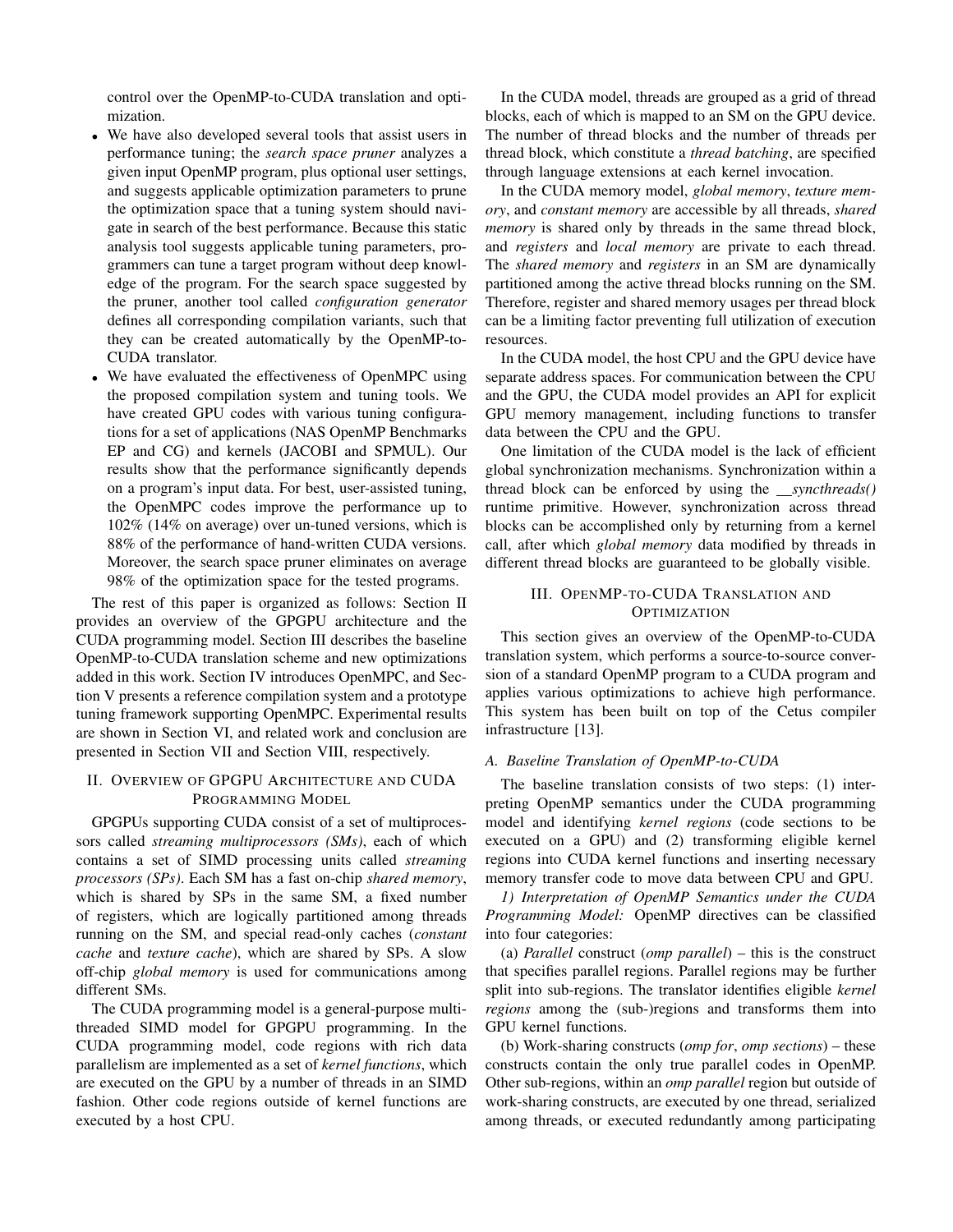threads. The translator interprets these constructs to partition work among threads on the GPU device.

(c) Synchronization constructs (*omp barrier*, *omp flush*, *omp critical*, etc.) – these constructs contain explicit/implicit synchronization points. A parallel region must be split into two sub-regions at each of these constructs. The split is required to enforce a global synchronization in the CUDA programming model, as explained in Section II.

(d) Directives specifying data properties (*omp shared*, *omp private*, *omp threadprivate*, etc.) – the translator interprets these constructs to map data into GPU memory spaces. OpenMP *shared* data are shared by all threads, and OpenMP *private* data are accessed by a single thread. In the CUDA memory model, shared data can be mapped to *global memory*, and private data can be mapped to *registers* or *local memory* assigned for each thread. OpenMP *threadprivate* data are private to each thread, but they have global lifetimes. The semantics of *threadprivate* data can be implemented using data expansion, which allocates copies of the *threadprivate* data on *global memory* for each thread.

*2) Transformation of Kernel Regions into Kernel Functions:* The translator considers OpenMP parallel regions as potential *kernel regions*. At each synchronization construct, these parallel regions must be split, as explained above. Among the resulting sub-regions, the ones containing at least one worksharing construct become kernel regions.

Once eligible kernel regions are identified, the translator outlines the regions into CUDA kernel functions and replaces the original regions with calls to these functions. The kernelregion transformation includes two important steps: *work partitioning* and *data mapping*. For work partitioning, each iteration of *omp for* loops and each section of *omp sections* are assigned to a thread, and remaining code sections in a kernel region are executed redundantly by all participating threads. To decide the *thread batching* for a kernel function, the translator calculates the maximum partition size among parallel work contained in the kernel region. By default, the maximum partition size becomes the total number of threads executing the kernel function. Because the number of thread blocks and the thread block size determine the mapping of threads onto SMs (*thread batching*), these two parameters can be set through command line options or user directives. In this case, the translator performs necessary tiling transformations to fit the work partition into the specified *thread batching*.

For data mapping, the translator uses the information specified by OpenMP data property constructs. For the data that are referenced in a kernel region, but not in a construct, the translator can determine their sharing attributes using OpenMP data sharing rules. Default data mapping follows the rule explained in Section III-A1 (d). Because the CUDA memory model allows several specialized memory spaces, certain data can take advantage of the specialized memory resources. Readonly shared data can be assigned to either *constant memory* or *texture memory* to exploit temporal locality through dedicated caches, and frequently reused shared data can use fast memory spaces, such as *registers* and *shared memory*, as a cache. Even though no locality exists, putting read-only shared scalar variables in shared memory can be beneficial, since it can reduce global memory traffic; passing read-only shared scalar variables as kernel arguments puts the data on shared memory without involving global memory.

Because the CUDA memory model requires explicit memory transfers for threads executing a kernel function to access data on the CPU, the translator must insert necessary memory transfer calls for the *shared* and *threadprivate* data accessed by each kernel function. A basic strategy is to move all the shared data that are accessed by kernel functions from the CPU to the GPU, and copy back the shared data that are modified by kernel functions. The data movement strategy for threadprivate data is decided by OpenMP semantics. However, the basic strategy may be inefficient in that the CPU may not use all shared data modified by GPU kernels, and the data in the GPU *global memory* are persistent across kernel calls. To deal with these issues, we have developed several compiler optimization techniques. They will be described in the following section.

## *B. Compiler Optimizations*

Our translation system includes several optimizations of GPU memory accesses:

- Techniques to optimize data movement between CPU and **GPU**
- Techniques to optimize GPU global memory accesses
- Techniques to exploit GPU on-chip memories

In simple kernel programs, the first category may not be an issue; most previous work has focused on the last two categories. In our prior work [2], we have also identified several key transformation techniques to enable efficient GPU global memory access and exploit GPU on-chip memories. However, in experiments with larger applications, which typically contain several kernel functions called in different procedures, we have found that data movements between the CPU and the GPU can be costly. We have developed several compile-time techniques to reduce this cost, described next.

*Techniques to Optimize Data Movement between the CPU and the GPU:* The basic data movement strategy is to transfer data accessed by a kernel function from the CPU to the GPU before the kernel function is called, and transfer back modified data from the GPU to the CPU after the kernel function returns. However, if a compiler can know that GPU global memory already has up-to-date data, they do not have to be copied again from the CPU. For this, we have developed an interprocedural data flow analysis that identifies *resident GPU variables*, which are the variables that reside in the GPU global memory and contain the same contents as the corresponding OpenMP *shared* variables in the CPU. The overall algorithm is shown in Figure 1. The algorithm recognizes if an OpenMP *shared* variable is used as a reduction variable in a kernel region and removes the variable from the resident GPU variable set (*gResidentGVars*). The rationale is that the translator implements reduction operations using a two-level tree reduction algorithm [14], where the final reduction is performed on the CPU; after the reduction operation finishes,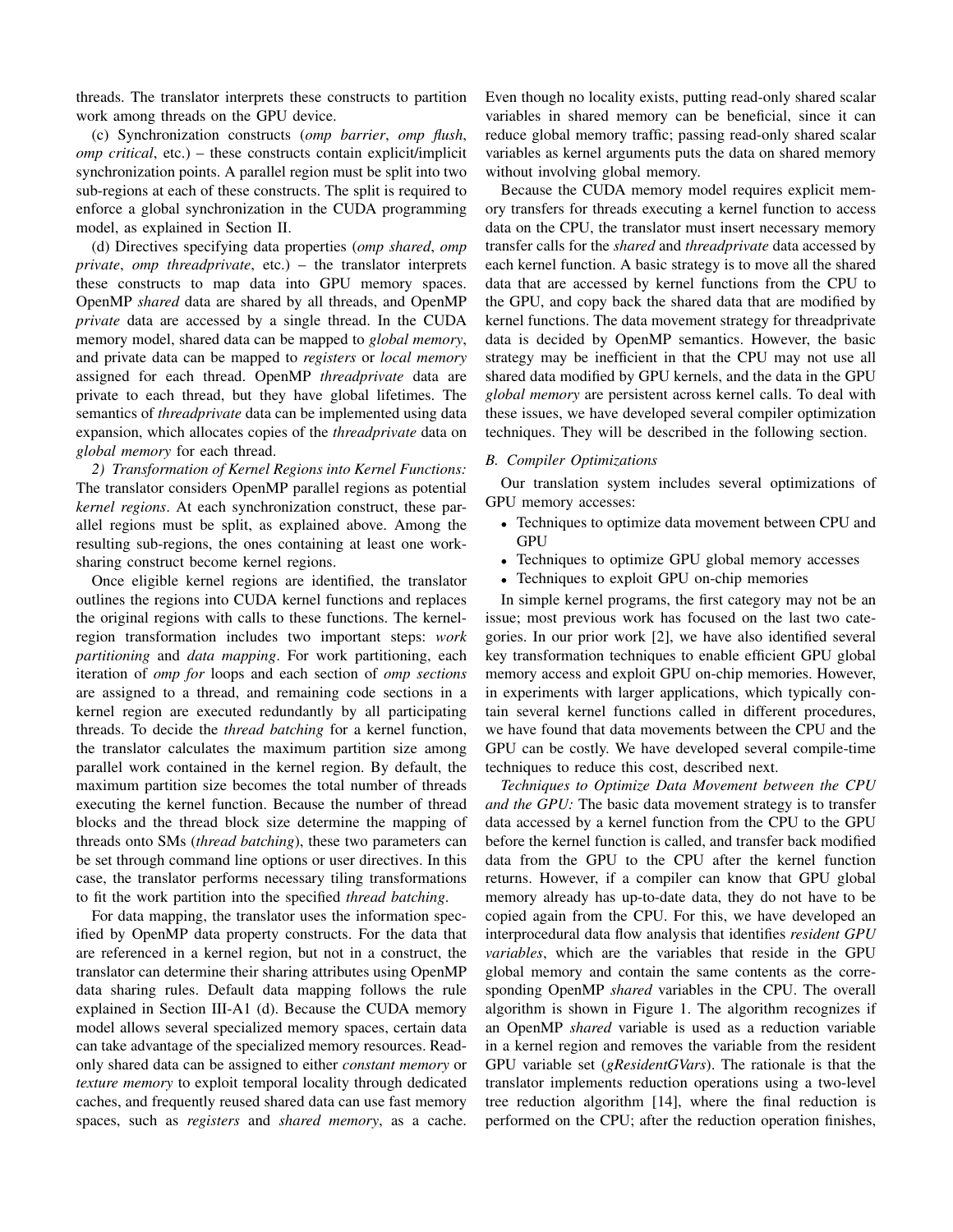| Resident GPU Variable Analysis                                                                           |
|----------------------------------------------------------------------------------------------------------|
| Input: OpenMP program where Kernel Splitting Algorithm is applied                                        |
| Output: OpenMP program annotated with OpenMPC clauses (noc2gmemtr)                                       |
| gResidentGVars in(program entry node) = $\{\}$                                                           |
| for $($ node $m :$ predecessor nodes of a node $n$ )                                                     |
| gResidentGVars_in(n) $\hat{=}$ gResidentGVars_out(m) // $\hat{a}$ is an intersection operation           |
| gResidentGVars out(n) = gResidentGVars in(n) + GEN(n) - KILL(n)                                          |
| where,                                                                                                   |
| $GEN(n) = a$ set of shared variables whose GPU variables are globally allocated                          |
| $//$ If n is an exit node from a kernel region                                                           |
| $\{\}\$ // Otherwise                                                                                     |
| KILL(n) = a set of reduction variables in a kernel region // If n is an exit node from the kernel region |
| a set of shared variables modified // If n represents a node in a CPU region                             |
| a set of R/O shared scalar variables in a kernel region                                                  |
| // If the variables do not exist in gResidentGVars_in set,                                               |
| // and if optimization to cache shared scalar variable on shared memory is on,                           |
| $\mathcal{N}$ and if n is an exit node from the kernel region                                            |
| {} // Otherwise                                                                                          |

Fig. 1. Interprocedural Analysis to Identify Resident GPU Variables, which does not include a function-call-handling part and an OpenMPC-clause (*noc2gmemtr*) generation part

| Live CPU Variable Analysis                                                                    |
|-----------------------------------------------------------------------------------------------|
| Input: OpenMP program where Kernel Splitting Algorithm is applied                             |
| Output: OpenMP program annotated with OpenMPC clauses (nog2cmemtr)                            |
| gLiveCPUVars_out(program exit node) = $\{\}$                                                  |
| for $($ node m : successor nodes of a node n $)$                                              |
| gLiveCPUVars_out(n) = $+=$ gLiveCPUVars_in(m) //+ is a union operation                        |
| $gliveCPUVars_in(n) = gliveCPUVars_out(n) - KILL(n) + GEN(n)$                                 |
| $KILL(n) = a set of modified shared variables$                                                |
| GEN(n) = a set of shared variables used in a node n // If n represents a node in a CPU region |

Fig. 2. Interprocedural Analysis to Identify Live CPU Variables, which does not include a function-call-handling part and an OpenMPC-clause (*nog2cmemtr*) generation part

only the CPU has the final reduction output. Moreover, if a read-only shared scalar variable is cached on the GPU shared memory for the current kernel execution, the variable is directly copied to the shared memory through kernel-argument passing, which does not use global memory. In this case, the variable is not added to the resident GPU variable set, since global memory may contain stale data.

We have developed another interprocedural data flow analysis to identify redundant memory transfers from the GPU to the CPU. We define a *live CPU variable* as the variable that resides in the CPU and may be potentially read before its next write. Even though a shared variable is modified by a kernel function, if it is not a live CPU variable at the exit of the kernel function, it does not have to be copied from the GPU to the CPU, since it will not be used by the CPU before it is modified again. We can not blindly apply a traditional live analysis, because the CUDA memory model has two separate address spaces, while a traditional live analysis assumes only one address space. The overall algorithm of the new, modified live analysis is shown in Figure 2.

The information obtained from these analyses is passed to the actual translator in the form of annotations, and the translator will perform necessary transformations depending on the passed information.

### IV. OPENMPC: EXTENDED OPENMP FOR CUDA

OpenMPC extends the programming system described in the previous section by adding directives and environment variables that enable users and automatic tuning systems to apply CUDA-specific optimizations. The OpenMPC optimization system uses these directives to pass information generated by various analysis passes to the actual OpenMP-to-CUDA translator.

*A. Directive Extension*

The format of the OpenMPC directives is shown in Table I.

TABLE I OPENMPC DIRECTIVE FORMAT

#pragma cuda gpurun [clause [,] clause ]...] #pragma cuda cpurun [clause [,] clause ]...] #pragma cuda nogpurun #pragma cuda ainfo procname(pName) kernelid(kID)

The directives in the table are used to annotate OpenMP parallel regions using the syntax common in OpenMP. The *gpurun* directive specifies that the attached parallel region is eligible for kernel-region transformation. Clauses that may be used for this directive are shown in Table II and Table III.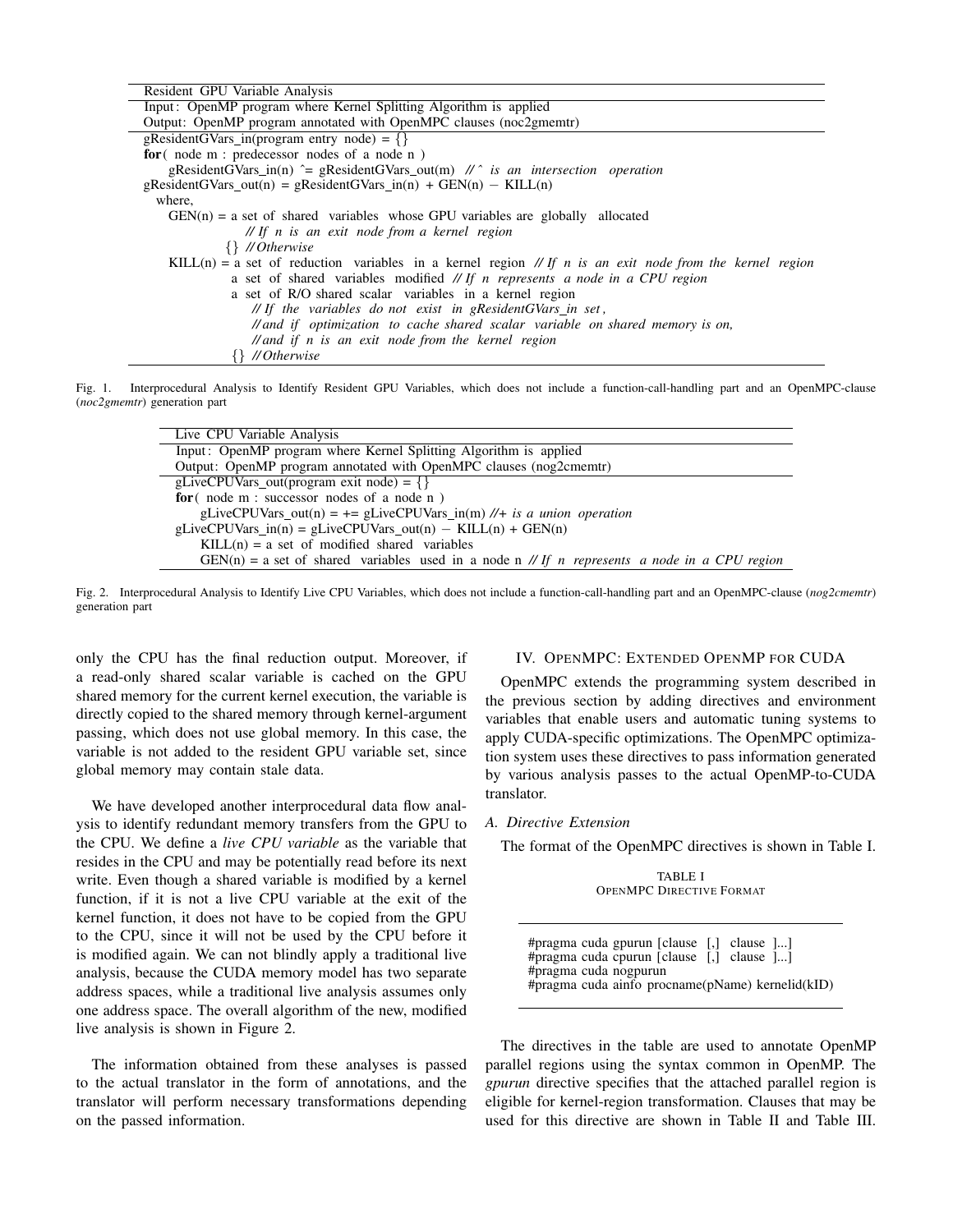#### TABLE II

#### BRIEF DESCRIPTION OF OPENMPC CLAUSES, WHICH CONTROL KERNEL-SPECIFIC THREAD BATCHINGS, DATA MAPPING STRATEGIES, AND OPTIMIZATIONS

| Clause             | Description                                            | Category                          |
|--------------------|--------------------------------------------------------|-----------------------------------|
| maxnumofblocks(N)  | Set Maximum number of CUDA thread blocks for a kernel  | <b>CUDA</b> Thread Batching       |
| threadblocksize(N) | Set CUDA thread block size for a kernel                | <b>CUDA</b> Thread Batching       |
| registerRO(list)   | Cache R/O variables in the list onto GPU registers     | OpenMP-to-CUDA Data Mapping       |
| registerRW(list)   | Cache R/W variables in the list onto GPU registers     | OpenMP-to-CUDA Data Mapping       |
| sharedRO(list)     | Cache R/O variables in the list onto GPU shared memory | OpenMP-to-CUDA Data Mapping       |
| sharedRW(list)     | Cache R/W variables in the list onto GPU shared memory | OpenMP-to-CUDA Data Mapping       |
| texture(list)      | Cache variables in the list onto GPU texture memory    | OpenMP-to-CUDA Data Mapping       |
| constant(list)     | Cache variables in the list onto GPU constant memory   | OpenMP-to-CUDA Data Mapping       |
| noloopcollapse     | Do not apply Loop Collapse optimization                | <b>OpenMP</b> Stream Optimization |
| noploopswap        | Do not apply Parallel Loop-Swap optimization           | <b>OpenMP</b> Stream Optimization |
| noreductionunroll  | Do not apply loop unrolling for in-block reduction     | <b>CUDA</b> Optimization          |
| nogpurun           | Do not run the kernel region on a GPU                  | <b>Execution Configuration</b>    |

## TABLE III

#### BRIEF DESCRIPTION OF ADDITIONAL OPENMPC CLAUSES, WHICH ARE USED EITHER INTERNALLY BY A COMPILER FRAMEWORK OR EXTERNALLY BY A MANUAL TUNER.

| Clause              | Description                                                         | Category                          |
|---------------------|---------------------------------------------------------------------|-----------------------------------|
| $c2$ gmemtr(list)   | Set the list of variables to be transferred from a CPU to a GPU     | Data Movement between CPU and GPU |
| $noc2$ gmemtr(list) | Set the list of variables not to be transferred from a CPU to a GPU | Data Movement between CPU and GPU |
| $g2$ cmemtr(list)   | Set the list of variables to be transferred from a GPU to a CPU     | Data Movement between CPU and GPU |
| nog2cmentr(list)    | Set the list of variables not to be transferred from a GPU to a CPU | Data Movement between CPU and GPU |
| noregister(list)    | Set the list of variables not to be cached on GPU registers         | OpenMP-to-CUDA Data Mapping       |
| noshared(list)      | Set the list of variables not to be cached on GPU shared memory     | OpenMP-to-CUDA Data Mapping       |
| notexture(list)     | Set the list of variables not to be cached on GPU texture memory    | OpenMP-to-CUDA Data Mapping       |
| noconstant(list)    | Set the list of variables not to be cached on GPU constant memory   | OpenMP-to-CUDA Data Mapping       |
| nocudamalloc(list)  | Set the list of variables not to be CUDA-mallocated                 | OpenMP-to-CUDA Data Mapping       |
| nocudafree(list)    | Set the list of variables not to be CUDA-freed                      | OpenMP-to-CUDA Data Mapping       |

#### TABLE IV

BRIEF DESCRIPTION OF OPENMPC ENVIRONMENT VARIABLES, WHICH CONTROL PROGRAM-LEVEL BEHAVIORS OF VARIOUS OPTIMIZATIONS, THREAD BATCHINGS, DATA MAPPING STRATEGIES, AND TUNING LEVEL.

| Parameter                  | Description                                                             | Category                          |
|----------------------------|-------------------------------------------------------------------------|-----------------------------------|
| maxNumOfCudaThreadBlocks=N | Set the maximum number of CUDA thread blocks                            | <b>CUDA</b> Thread Batching       |
| cudaThreadBlockSize=N      | Set the default CUDA thread block size                                  | <b>CUDA</b> Thread Batching       |
| shrdSclrCachingOnReg       | Cache shared scalar variables onto GPU registers                        | OpenMP-to-CUDA Data Mapping       |
| shrdArryElmtCachingOnReg   | Cache shared array elements onto GPU registers                          | OpenMP-to-CUDA Data Mapping       |
| shrdSclrCachingOnSM        | Cache shared scalar variables onto GPU shared memory                    | OpenMP-to-CUDA Data Mapping       |
| prvtArryCachingOnSM        | Cache private array variables onto GPU shared memory                    | OpenMP-to-CUDA Data Mapping       |
| shrdArryCachingOnTM        | Cache 1-dimensional, R/O shared array variables onto GPU texture memory | OpenMP-to-CUDA Data Mapping       |
| shrdCachingOnConst         | Cache R/O shared variables onto GPU constant memory                     | OpenMP-to-CUDA Data Mapping       |
| useMatrixTranspose         | Apply Matrix Transpose optimization                                     | <b>OpenMP</b> Stream Optimization |
| useLoopCollapse            | Apply LoopCollapse optimization                                         | <b>OpenMP</b> Stream Optimization |
| useParallelLoopSwap        | Apply Parallel Loop-Swap optimization                                   | <b>OpenMP</b> Stream Optimization |
| useUnrollingOnReduction    | Apply loop unrolling for in-block reduction                             | <b>CUDA</b> Optimization          |
| useMallocPitch             | Use cudaMallocPitch() for 2-dimensional arrays                          | <b>CUDA</b> Optimization          |
| useGlobalGMalloc           | Allocate GPU variables as global variables                              | <b>CUDA</b> Optimization          |
| globalGMallocOpt           | Apply CUDA malloc optimization for globally allocated GPU variables     | <b>CUDA</b> Optimization          |
| cudaMallocOptLevel=N       | Set CUDA malloc optimization level for locally allocated GPU variables  | <b>CUDA</b> Optimization          |
| cudaMemTrOptLevel=N        | Set CUDA CPU-GPU memory transfer optimization level                     | <b>CUDA</b> Optimization          |
| assumeNonZeroTripLoops     | Assume that all loops have non-zero iterations                          | Optimization Configuration        |
| tuningLevel=N              | Set tuning level (0: Program-level tuning 1: Kernel-level tuning)       | Tuning Configuration              |

The *gpurun* directive can control the translation of each kernel region. The *cpurun* directive says that the associated parallel region will be executed by the CPU. For this directive, the following four clauses from Table III can be used: *c2gmemtr*, *noc2gmemtr*, *g2cmemtr*, and *nog2cmemtr*. The third directive (*nogpurun*) prevents the translator from transforming the attached kernel region. In our system, the *gpurun* directive is usually added by the automatic translator; it can be overridden

by a *nogpurun* directive inserted by a user or tuning system. The translator uses the *ainfo* directive to assign unique IDs to each kernel region. This allows programmers and tuning systems to provide additional directives via a separate *user directive file*, rather than annotating the input OpenMP code. Directives provided in a user directive file have a similar syntax as in Table I, but are prefixed by the procedure name and kernel ID they refer to.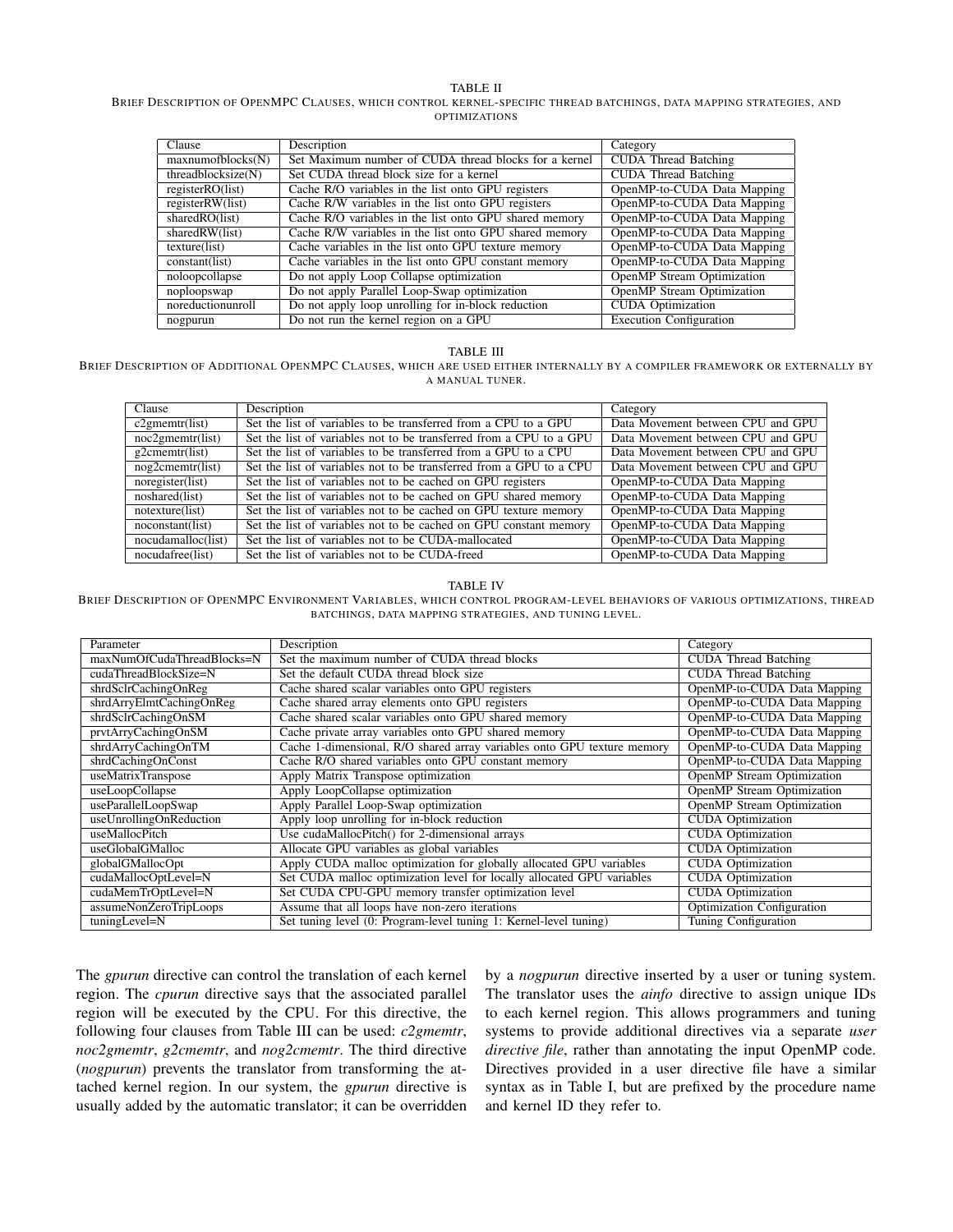

Fig. 3. Overall Compilation Flow. When the compilation system is used for automatic tuning, additional passes are invoked between *CUDA Optimizer* and *O2G Translator*, marked as (A) in the figure (See Figure 4)

#### *B. Environment Variable Extension*

The OpenMPC provides a rich set of environment variables, which control the program-level behavior of various optimizations or execution configurations for an output CUDA program. Table IV shows the supported environment variables. Because directives have priority over environment variables, users or tuning systems can alter the program-level optimizations and configurations for each kernel region.

### V. COMPILATION AND TUNING SYSTEM FOR OPENMPC

This section presents a reference compilation and tuning system supporting OpenMPC. To realize the compilation system, we have modified the compiler developed in [2] by (1) separating the OpenMP-to-CUDA translator from the CUDA optimizer, (2) adding an OpenMPC directive handler, (3) implementing all the optimizations that had been applied manually, (4) adding new optimizations, including the ones described in Section III-B, (5) implementing new transformation passes to perform the necessary code changes for each OpenMPC directive or environment variable, and (6) modifying existing optimization passes and the translator so they communicate with each other using the new directives.

The compiler also includes capabilities for tuning systems such as the one described in Section V-C. These capabilities include a *search space pruner* and a *tuning configuration generator*.

Using the compilation system, we also created a prototype tuning system, which builds an optimization search space with applicable optimizations by analyzing the program and optional user settings. It then creates a path through the space and generates output CUDA code for each point in the search space. For our experiments, we have chosen a simple approach that visits each point in the space; that is, it exhaustively searches the space.

#### *A. Overall Compilation Flow*

Figure 3 shows the overall flow of the compilation. The *Cetus Parser* reads the input OpenMPC program and generates an internal representation (Cetus IR). The *OpenMP Analyzer* recognizes standard OpenMP directives and analyzes the program to find all OpenMP *shared*, *threadprivate*, *private*, and *reduction* variables that are explicitly and implicitly used in each parallel region. The analyzer also identifies implicit barriers by OpenMP semantics and adds explicit barrier statements

at each implicit synchronization point. The *Kernel Splitter* divides parallel regions at each synchronization point to enforce synchronization semantics under the CUDA programming model. The *OpenMPC-directive Handler* annotates each *kernel region* with an *ainfo* directive to assign a unique ID and parses a user directive file, if present. The handler also processes possible OpenMPC directives present in the input program. The *OpenMP Stream Optimizer* transforms traditional CPUoriented OpenMP programs into OpenMP programs optimized for GPGPUs, and the *CUDA Optimizer* performs CUDAspecific optimizations. Both optimization passes express their results in the form of OpenMPC directives in the Cetus IR. In the last pass, the *O2G Translator* performs the actual code transformations according to the directives provided either by a user or by the optimization passes.

#### *B. Compiler Support for Tuning*

The OpenMPC system supports a rich set of directives and environment variables controlling the automatic translation and optimization. This set can be used as the basis of a tuning system. The *search space pruning* and *tuning configuration generation* functions serve that purpose. The system allows user input for certain aggressive optimizations.

*1) Search Space Pruning:* Each of the new directives and environment variables that OpenMPC supports controls either an optimization or a thread batching for a kernel execution. A complete optimization search space consists of all possible combinations of values of these directives and environment variables. For automatic tuning, only the clauses in Table II and the variables in Table IV are used. Clauses in Table III have a predictable effect – they are used either by a user or by the translator internally.

Because there are many directives and environment variables, the complete optimization space cannot be feasibly searched. Non-trivial CUDA programs contain many kernel functions, each of which can be controlled with the directive set individually. The *automatic search space pruning* function attempts to reduce this optimization space to a feasible size.

First, the *search space pruner* analyzes conditions necessary for applying each optimization and checks whether a given program has code sections satisfying the conditions. If no eligible code section is found, the optimization is removed from the optimization space. Second, the *pruner* suggests applicable caching strategies for each variable that exhibits locality. Table V shows caching strategies for each data type.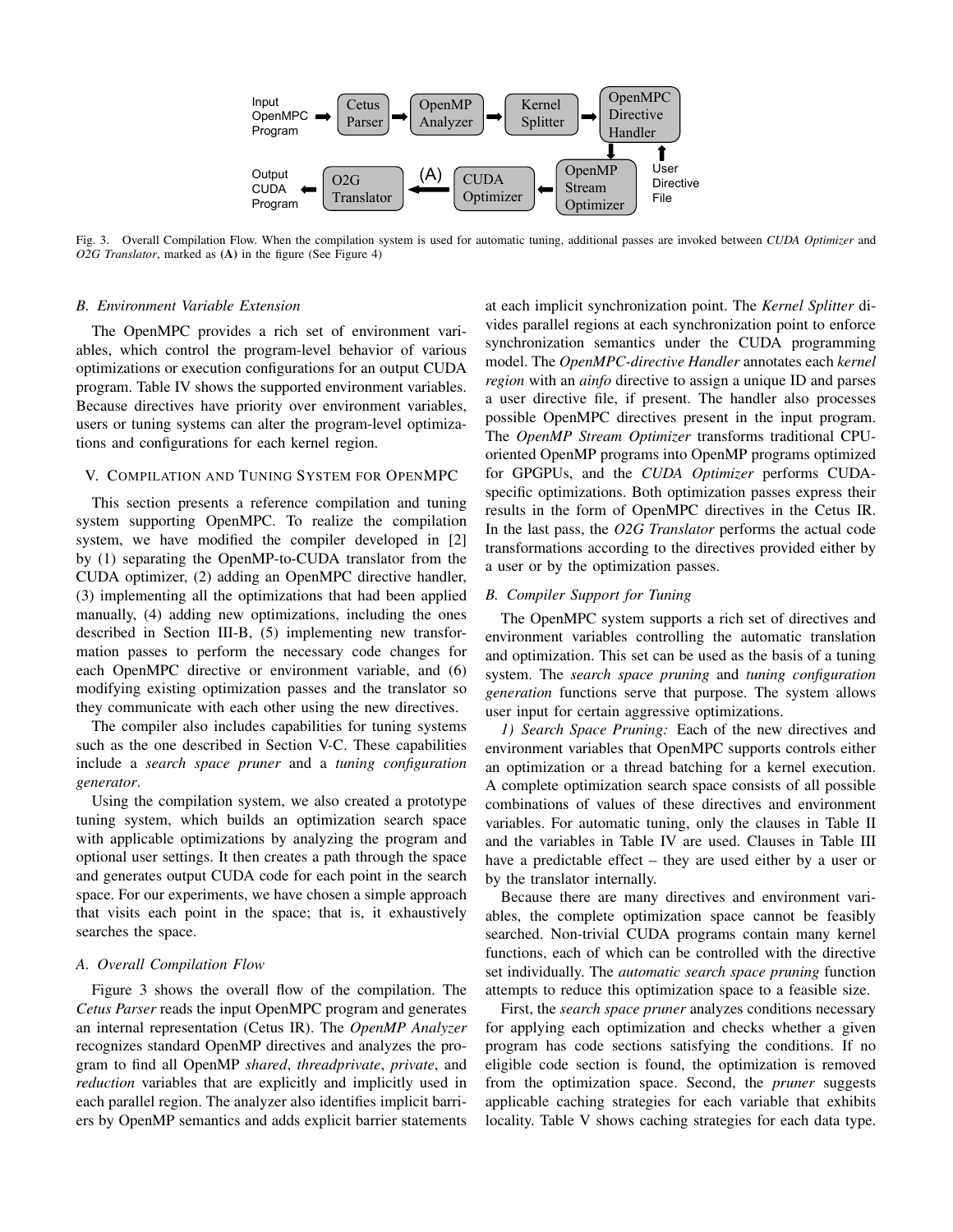TABLE V CACHING STRATEGIES. *Reg* DENOTES *Registers*, *CM* MEANS *Constant Memory*, *SM* IS *Shared Memory*, AND *TM* REPRESENTS *Texture Memory*.

| Variable Type                        | Caching Strategy |
|--------------------------------------|------------------|
| R/O shared scalar w/o locality       | <b>SM</b>        |
| R/O shared scalar w/ locality        | SM, CM, Reg      |
| R/W shared scalar w/ locality        | Reg, SM          |
| R/W shared array element w/ locality | Reg              |
| R/O 1-dimensional shared array       | <b>TM</b>        |
| R/W private array w/ locality        | <b>SM</b>        |

The *search space pruner* may not be able to analyze the applicability of all parameters (e.g., *cudaMemTrOptLevel* and *assumeNonZeroTripLoops* in Table IV) because the analysis may be too complex or sensitive to runtime inputs (i.e., unsafe). The pruner reports these parameters. In response, a user may decide and express the validity of these parameters in the *optimization-space-setup*, described next.

*2) Tuning Configuration Generation:* Once a search space is defined by the search space pruner, the *configuration generator* creates tuning configuration files for each point in the search space. The configuration files are fed to the O2G translator, one at a time, generating output CUDA code. By default, the configuration generator builds tuning configurations for *program-level tuning*. Using an OpenMPC environment variable (*tuningLevel*), a user can choose the more exhaustive *kernel-level tuning*.

To further prune the search space, the user can provide an *optimization-space-setup* file containing parameters that should or should not be part of the optimization search space. These settings can direct the tuning system to choose aggressive optimizations, which otherwise might be unsafe. Additionally, the setup file may contain the value ranges of important parameters such as thread block size and the number of thread blocks.

### *C. Prototype Tuning System*

Using the described search space functions, we have created a prototype tuning system, shown in Figure 4. The overall tuning process is as follows:

- The *search space pruner* analyzes an input OpenMPC program plus optional user settings, which exist as annotations in the input program, and suggests applicable tuning parameters.
- The *tuning configuration generator* builds a search space, further prunes the space using the *optimization space setup file* if user-provided, and generates tuning configuration files for the given search space.
- For each tuning configuration, the *O2G translator* generates an output CUDA program.
- The tuning engine produces executables from the generated CUDA programs and measures the performance of the CUDA programs by running the executables.
- The tuning engine decides a direction to the next search and requests the *configuration generator* to generate new configurations.
- The last three steps are repeated, as needed.



Fig. 4. Overall Tuning Framework. In the figure, input OpenMPC code is an output IR from CUDA Optimizer in the compilation system (See Figure 3)

In the example tuning framework, a programmer can replace the tuning engine with any custom engine; all the other steps from finding tunable parameters to complex code changes for each tuning configuration are automatically handled by the proposed compilation system. In our prototype, we have developed a simple tuning engine, which performs exhaustive search. Tuning with an exhaustive search algorithm is feasible for our benchmarks, because the automatic search-space pruner can effectively reduce the optimization search. Our search engine simply consists of a script that compiles CUDA codes for each configuration, runs executables, and measures their performance. Several algorithms for more efficient search space navigation exist [3], [15]; they could replace exhaustive search in our system.

## VI. EVALUATION

To demonstrate the effectiveness of OpenMPC, we have conducted two types of performance tuning experiments, using the prototype tuning framework: *profile-based tuning* (*Profiled Tuning*) and *user-assisted tuning* (*U. Assisted Tuning*). In profile-based tuning (*Profiled Tuning*), a target program is tuned with a *training* input data set – the smallest available set, in our case; the tuning system finds the best variant for the training input, and then the best variant is used to execute and measure the program with the actual data sets of interest (referred to as *production* data). The profile-based tuning is fully automatic.

User-assisted tuning (*U. Assisted Tuning*) is used to obtain an upper performance bound of our tuning system. The programs have been tuned for each production data set. In addition, the user assists the tuning system by confirming the applicability of aggressive optimizations. The other tuning processes are performed automatically.

In these experiments, two regular OpenMP programs (NAS OpenMP Parallel Benchmark *EP* and *JACOBI* kernel) and two irregular OpenMP programs (NAS OpenMP Parallel Benchmark *CG* and *SPMUL* kernel) were automatically translated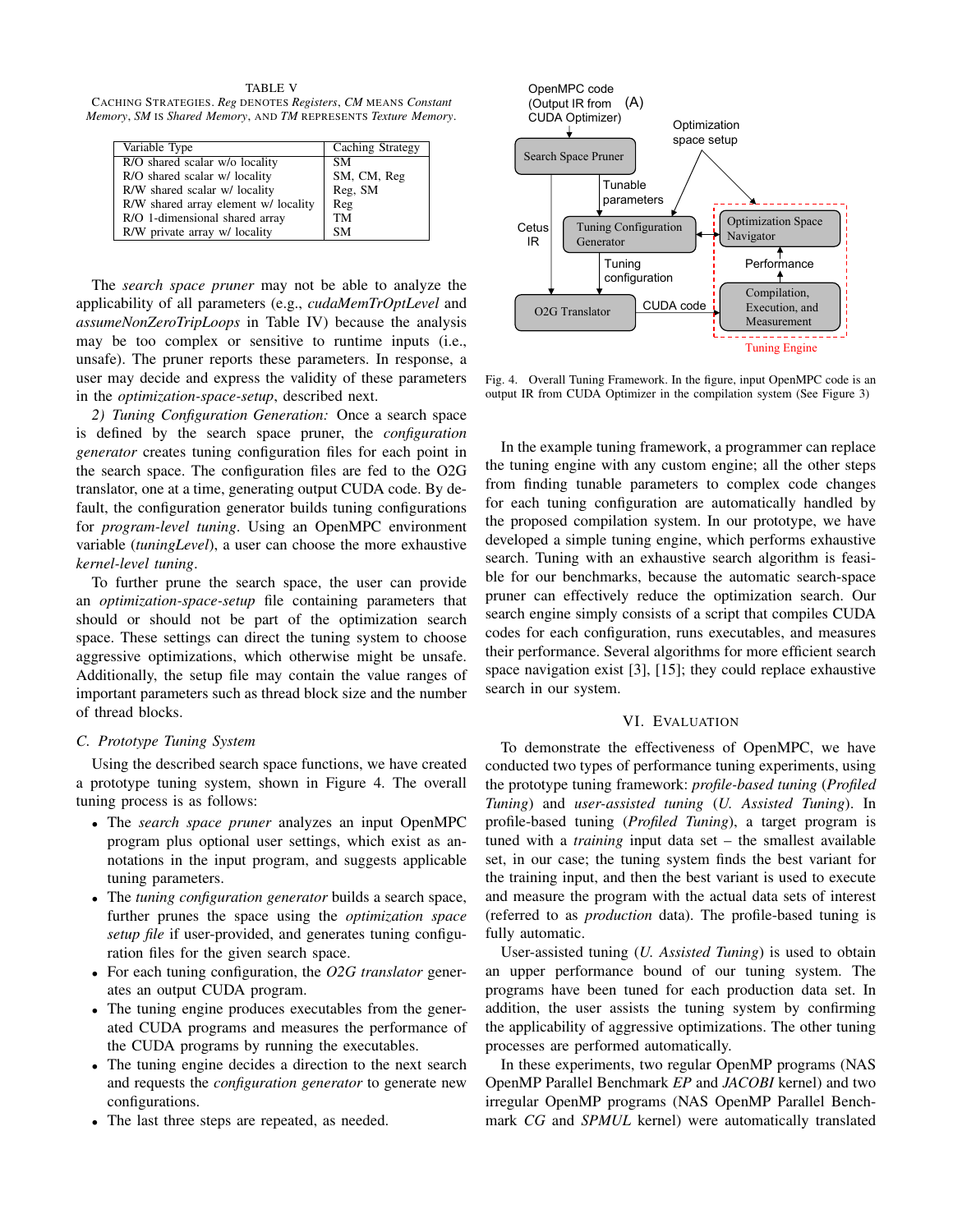and tuned. Our system is able to handle a larger class of programs, with some limitations. The translator produces appropriate warnings for unsupported program patterns.

For comparison, three types of code variants of the tested programs were also evaluated: *Baseline*, *All Opts*, and *Manual* versions. *Baseline* means CUDA programs translated by the proposed system without any optimization, *All Opts* refers to the code variants where all safe optimizations are applied, and *Manual* represents manually optimized versions. In creating the manual versions of the tested programs, we have also used OpenMPC; we have first annotated each OpenMP source program using the OpenMPC directives and generated CUDA programs with our translator. We have then applied additional manual transformations to the generated CUDA programs, as possible. Creating these hand-coded reference code versions consumed substantial time.

The tested GPU device is an NVIDIA Quadro FX 5600 GPU, which has 16 multiprocessors (SMs) clocked at 1.35 GHz and 1.5 GB of DRAM. Each SM consists of 8 SIMD processing units (SPs) and has 16 KB of shared memory. The host CPU is a 3-GHz AMD dual-core processor with 12 GB DRAM. The translated CUDA programs were compiled using the NVIDIA CUDA Compiler (NVCC) and the serial versions of the input OpenMP programs were compiled using the GCC compiler version 4.2.2, with option *-O3*.

The following sections present our results in detail. Overall, we found that: (1) user-assisted tuning using the described system increases the performance up to 102% (14% on average) over the un-tuned versions (*All Opts*), and the average performance gap between hand-written versions (*Manual*) and versions generated by our tuning system (*U. Assisted Tuning*) is less than 12%, (2) the proposed search-space pruner is able to reduce the optimization search space effectively (98% on average), and (3) in some programs, profile-based tuning is highly sensitive to input data, motivating future work in runtime tuning methods.

#### TABLE VI

NUMBER OF PARAMETERS SUGGESTED BY THE SEARCH-SPACE PRUNER AND THE NUMBER OF KERNEL REGIONS. IN *A*/*B*/*C* FORMAT, *A* IS THE NUMBER OF TUNABLE PROGRAM-LEVEL PARAMETERS, *B* IS THE NUMBER OF PARAMETERS THAT THE PRUNER SUGGESTS TO BE ALWAYS BENEFICIAL, AND *C* IS THE NUMBER OF PARAMETERS THAT A USER'S

APPROVAL IS REQUIRED.

| Benchmark     | Program-level | Kernel-level | # of kernel regions |
|---------------|---------------|--------------|---------------------|
|               | Parameter     | Parameter    |                     |
| <b>JACOBI</b> | 3/4/1         |              |                     |
| <b>SPMUL</b>  | 4/3/2         |              |                     |
| EP            | 5/3/2         |              |                     |
|               | 8/3/2         |              |                     |

#### *A. Optimization Space Reduction*

Table VI lists the number of applicable tuning parameters suggested by the search-space pruner, and Table VII shows the optimization search space reduction due to pruning. Aggressive parameters are pruned, unless the user confirms their validity. In all experiments, we have used program-level

TABLE VII OPTIMIZATION SEARCH SPACE REDUCTION BY THE SEARCH-SPACE PRUNER FOR PROGRAM-LEVEL TUNING

| Benchmark     | Number of Tuning Configurations |            | Search Space     |
|---------------|---------------------------------|------------|------------------|
|               | $W/O$ pruning                   | W/ pruning | Reduction $(\%)$ |
| <b>JACOBI</b> | 25600                           | 100        | 99.61            |
| <b>SPMUL</b>  | 16384                           | 128        | 99.22            |
| EP            | 21504                           | 336        | 98.44            |
| CG            | 6144                            | 384        | 93.75            |

tuning. Because of the small size of JACOBI, SPMUL, and EP, kernel-level tuning would be feasible as well, despite our simple, exhaustive search engine; we have verified that the performance of both methods are nearly equal. Applying kernel-level tuning in CG would increase the search space significantly, motivating future work in advanced search space navigations [3], [15].

## *B. Performance of Regular Programs*

*JACOBI* is a stencil computation kernel used in many regular scientific applications, such as partial differential equation solvers. Even though *JACOBI* has a simple, regular access pattern, the base-translated GPU code performs poorly due to uncoalesced global memory accesses (*Baseline* in Figure 5(a)). Our translator changes the access patterns to coalesced ones (*All Opts* in Figure 5(a)). The results of profile-based tuning are shown as *Profiled Tuning* in Figure 5(a). User-assisted tuning (*U. Assisted Tuning* in the figure) shows the best performance that the proposed tuning system can achieve. The manual versions (*Manual*) use tiling transformations to exploit shared memory, which is not yet supported by the current translator. We attribute the performance difference between versions generated by hand and by our tuning system primarily to this reason.

*EP* is a highly parallel application, which computes Gaussian deviates using pseudo-random numbers. Despite its parallelism, the base-translated version of EP performs poorly (*Baseline* in Figure 5(b)), which again is due to un-coalesced global memory accesses (details in [2]). As in JACOBI, our translator removes this limitation (*All Opts* in Figure 5(b)). In the case of *EP*, profile-based tuning is not effective.

Our results indicate that the performance of some GPU applications is highly sensitive to the input data. In such cases, input-sensitive tuning systems, such as G-ADAPT [4], will perform better than profile-based tuning systems.

Our tuned programs (*U. Assisted Tuning* in Figure 5(b)) do not always include all cache optimizations. For example, the *private array caching* optimization allocates a private array in *shared memory* to reduce long latencies to the CUDA *local memory*. However, this optimization is implemented by expanding the private array in the *shared memory*, which puts pressure on this memory due to its small size. The performance gap between *U. Assisted Tuning* and *Manual* in Figure 5(b) is due to the difference in handling a *critical* section; *EP* uses an OpenMP *critical* construct to implement an array reduction under the OpenMP programming model. Both hand-written and system-tuned versions transform the critical section into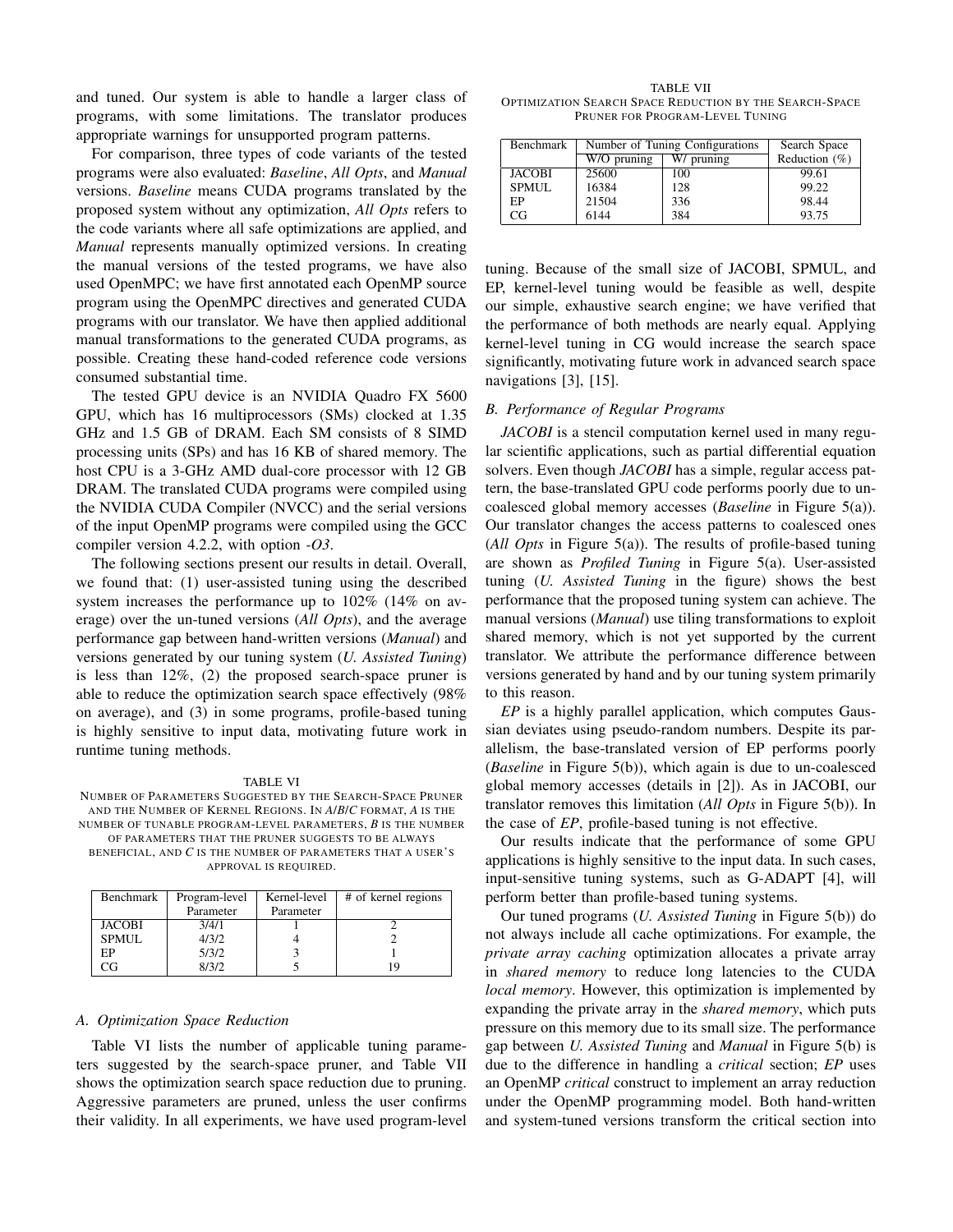

(c) SPMUL Kernel

(d) NAS Parallel Benchmark CG

Fig. 5. Performance of Both Regular (*JACOBI* and *EP*) and Irregular (*SPMUL* and *CG*) Programs (Speedups are over serial on the CPU). *Baseline* is the translation without optimizations, and *All Opts* applies all safe optimizations, which do not need a user's approval. *Profiled Tuning* uses profile-based tuning, *U. Assisted Tuning* is a user-assisted tuning, which tunes the programs with production data and applies aggressive optimizations under the user's approval, and *Manual* is the manually optimized version.

array reduction code, but the manual version optimizes further by removing a redundant private array, which was used as a local reduction variable. Improved array section analysis would be able to detect this redundancy.

### *C. Performance of Irregular Programs*

Sparse matrix computation is used in many scientific applications. *SPMUL* and *CG* are two important irregular programs performing sparse matrix computation. To test the *SPMUL* kernel, we used several real sparse matrices in the UF Sparse Matrix Collection [9]. Sparse computations tend to exhibit irregular computation and communication behavior; our results in Figure 5(c) show that profile-based tuning is not very successful. One interesting point about *SPMUL* is that none of the tuned program variants for any input had *Loop Collapsing* applied (details in [2]), even though this optimization was selected by most of the tuned variants of *CG*. *Loop Collapsing* enables coalesced accesses to global memory by combining two nested sparse computation loops into one; additionally it caches shared data in the shared memory to reduce global memory accesses. However, the optimization increases the usage of shared memory and avoids exploiting the texture

memory. Therefore, the overall benefit of the optimization is not statically predictable, making it amenable to tuning. Figure 5(c) shows that the version tuned by our system (*U. Assisted Tuning*) achieves the same performance as the manual version.

*CG* is a more challenging sparse computation program. In *CG*, many kernel regions span across several procedures, resulting in complex memory transfer patterns between the CPU and the GPU. Interprocedural data flow analysis presented in Section III-B plays a key role in creating efficient memory transfer patterns (*All Opts* in Figure 5(d)). In *CG*, applying aggressive optimizations increases the overall performance (*U. Assisted Tuning*), since the aggressive optimizations augment the accuracy of CUDA memory-related optimizations. (In the other tested programs, no noticeable performance improvement was achieved by applying the aggressive optimizations.) The GPU version of *CG* also shows inputsensitive performance behavior, and thus profile-based tuning was not effective (*Profiled Tuning* in Figure 5(d)). In *CG*, the manual version (*Manual*) applies more efficient GPU memory allocation and data-transfer schemes than the system-tuned version (*U. Assisted Tuning*), and the manual version also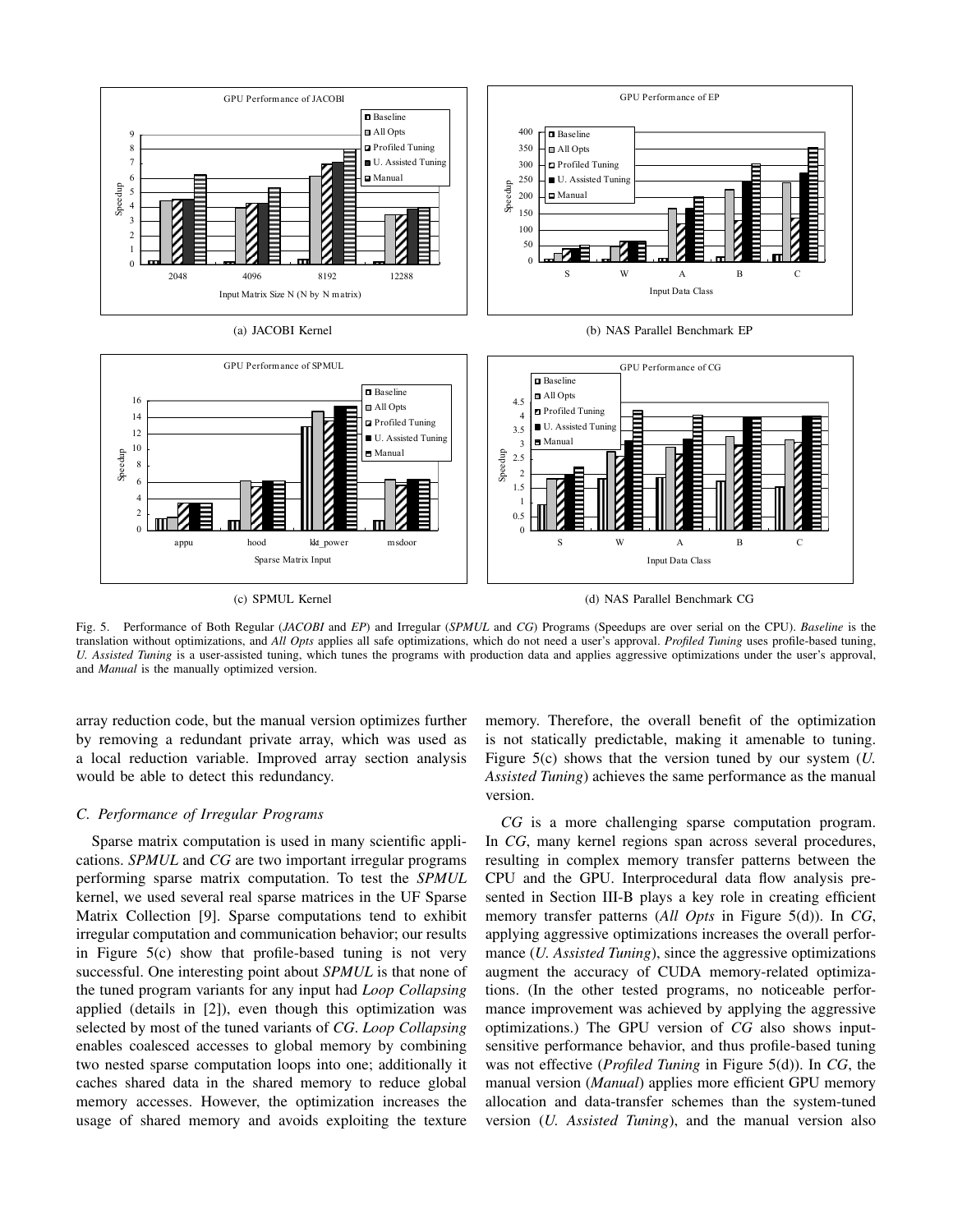removes some of the implicit barriers, resulting in less kernel invocation overheads. This barrier removal is possible under the CUDA memory model, if two adjacent kernel regions are work-partitioned so that no two threads communicate with each other. The performance improvement by this manual overhead reduction is more pronounced for small input data sizes, as shown in Figure 5(d).

## VII. RELATED WORK

Several automatic translation techniques have been proposed with the goal of increasing the productivity of CUDA programming. In the hiCUDA directive-based language [5], a set of directives express CUDA computation and data attributes in a sequential program. This work is similar to ours in that it uses directives to provide abstractions of CUDA, and a compiler automatically generates CUDA code by interpreting these directives. However, hiCUDA uses the same programming paradigm as CUDA; even though it hides the CUDA language syntax, the complexity of the CUDA programming and memory model is directly exposed to programmers. OpenMPC is based on OpenMP, which is higher-level than hiCUDA, and thus our work provides better programmability than hiCUDA. Moreover, hiCUDA does not provide any optimization, whereas our framework supports various automatic performance optimizations. hiCUDA can complement our work, as its exposure of the CUDA model offers the potential of finer-grain control over GPUs' performance. CUDA-lite [16] is another directive-based approach, which generates code for optimal tiling of global memory data. CUDA-lite is limited in that it supports automatic code translation only on existing CUDA programs. The approach can also complement our work by providing advanced tiling transformations for optimized global memory accesses; currently, the OpenMPC compiler performs tiling optimization only for work partitioning. Another approach [6] has developed an automatic code transformation system that generates CUDA code from sequential C source code, for affine programs. This approach uses a polyhedral compiler model to find affine transforms for optimizing data movement between CUDA off-chip and on-chip memories. By contrast, our compiler framework optimizes both regular and irregular programs and supports optimizations to minimize data movement between the CPU and the GPU, as well as the ones for efficient global memory accesses.

There have been many studies on optimizing the performance of CUDA-based GPGPU programs; Ryoo et al. [7] presented an experimental study on general optimization strategies for programs on a CUDA-supported GPGPU, but code generations were performed manually. Ryoo and his colleagues presented another study on optimization space pruning techniques [3]. Their techniques use a model-based approach and work well if global memory bandwidth is not a performance bottleneck. By contrast, our pruning algorithm reduces the search space by checking the applicability of each optimization. Their techniques can augment our framework by providing further pruning when the assumption holds, and our framework can also complement their work by automating their manual code conversions.

To automatically optimize the performance of CUDA programs, most previous work was application-specific; Datta et al. [11] developed a number of optimization strategies and an auto-tuning environment for stencil computations. Nukada et al. [10] presented an auto-tuning algorithm for 3-D FFT, and Volkov et al. [12] conducted an extensive study of dense linear algebra, using auto-tuning techniques to achieve the best performance. Unlike the previous contributions, G-ADAPT [4] uses a compiler-based, adaptive framework, which automatically searches the best optimizations for a general GPU program on different input data sets. This work is the closest to ours; G-ADAPT performs program transformations and optimization space search automatically, and offers a set of directives for programmers to specify search criteria. However, the adaptive framework works on a small subset of the optimization space, and thus the framework performs automatic transformation in limited ways. Our work is complementary to this work in that our compiler framework can offer a richer set of transformations and optimizations, and also support a larger number of directives that provide control over translation and optimization parameters than G-ADAPT; by using our translator, G-ADAPT could extend its optimization space. G-ADAPT limitation of working only on existing GPU programs could be relaxed by adopting our OpenMPC API as a front-end programming model.

#### VIII. CONCLUSION

This paper describes a new programming interface, called OpenMPC, which consists of standard OpenMP and a new set of compiler directives and environment variables, extended for CUDA. OpenMPC addresses two important issues on GPGPU programming: *programmability* and *tunability*. OpenMPC as a front-end programming model provides programmers with abstractions of the complex CUDA programming model and high-level controls over various optimizations and CUDArelated parameters. We have developed a fully automatic compilation and user-assisted tuning system, which is able to suggest applicable tuning configurations for an input OpenMP program, generate CUDA code variants for each tuning configuration, and search the best optimizations for the generated CUDA program automatically. Experiments on both regular and irregular programs demonstrate that the proposed system achieves performance improvements comparable to handcoded CUDA.

#### ACKNOWLEDGMENT

This work was supported, in part, by the National Science Foundation under grants No. 0751153-CNS, 0707931-CNS, 0833115-CCF, and 0916817-CCF.

#### **REFERENCES**

- [1] "OpenMP [Online]. Available: http://openmp.org/wp/."
- [2] S. Lee, S.-J. Min, and R. Eigenmann, "OpenMP to GPGPU: A compiler framework for automatic translation and optimization," in *ACM SIG-PLAN Symposium on Principles and Practice of Parallel Programming (PPoPP)*. New York, NY, USA: ACM, Feb. 2009, pp. 101–110.